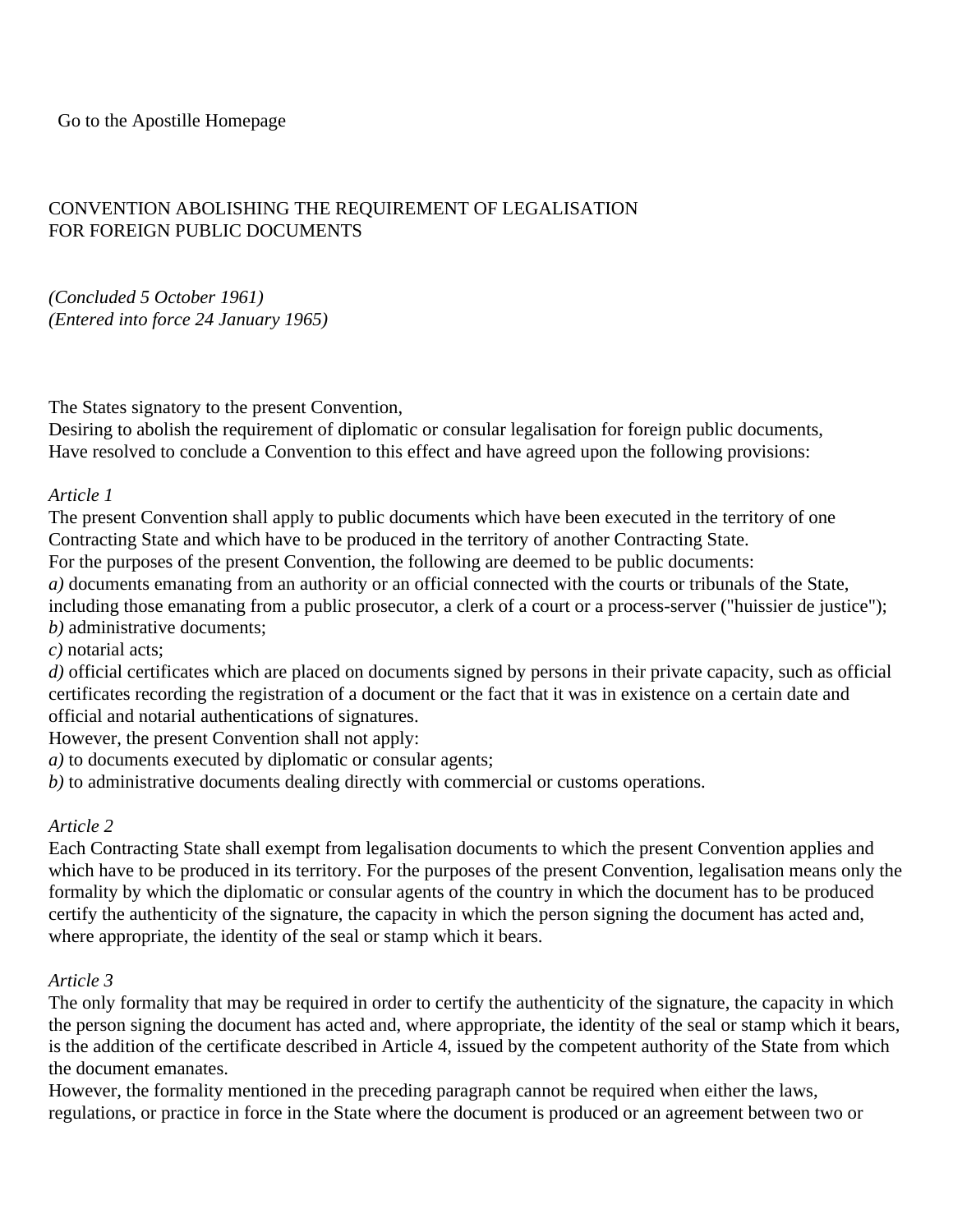more Contracting States have abolished or simplified it, or exempt the document itself from legalisation.

## *Article 4*

The certificate referred to in the first paragraph of Article 3 shall be placed on the document itself or on an "allonge", it shall be in the form of the model annexed to the present Convention.

It may, however, be drawn up in the official language of the authority which issues it. The standard terms appearing therein may be in a second language also. The title "Apostille (Convention de La Haye du 5 octobre 1961)" shall be in the French language.

### *Article 5*

The certificate shall be issued at the request of the person who has signed the document or of any bearer. When properly filled in, it will certify the authenticity of the signature, the capacity in which the person signing the document has acted and, where appropriate, the identity of the seal or stamp which the document bears. The signature, seal and stamp on the certificate are exempt from all certification.

#### *Article 6*

Each Contracting State shall designate by reference to their official function, the authorities who are competent to issue the certificate referred to in the first paragraph of Article 3.

It shall give notice of such designation to the Ministry of Foreign Affairs of the Netherlands at the time it deposits its instrument of ratification or of accession or its declaration of extension. It shall also give notice of any change in the designated authorities.

### *Article 7*

Each of the authorities designated in accordance with Article 6 shall keep a register or card index in which it shall record the certificates issued, specifying:

*a)* the number and date of the certificate,

*b)* the name of the person signing the public document and the capacity in which he has acted, or in the case of unsigned documents, the name of the authority which has affixed the seal or stamp.

At the request of any interested person, the authority which has issued the certificate shall verify whether the particulars in the certificate correspond with those in the register or card index.

#### *Article 8*

When a treaty, convention or agreement between two or more Contracting States contains provisions which subject the certification of a signature, seal or stamp to certain formalities, the present Convention will only override such provisions if those formalities are more rigorous than the formality referred to in Articles 3 and 4.

#### *Article 9*

Each Contracting State shall take the necessary steps to prevent the performance of legalisations by its diplomatic or consular agents in cases where the present Convention provides for exemption.

#### *Article 10*

The present Convention shall be open for signature by the States represented at the Ninth Session of the Hague Conference on Private International Law and Iceland, Ireland, Liechtenstein and Turkey.

It shall be ratified, and the instruments of ratification shall be deposited with the Ministry of Foreign Affairs of the Netherlands.

## *Article 11*

The present Convention shall enter into force on the sixtieth day after the deposit of the third instrument of ratification referred to in the second paragraph of Article 10.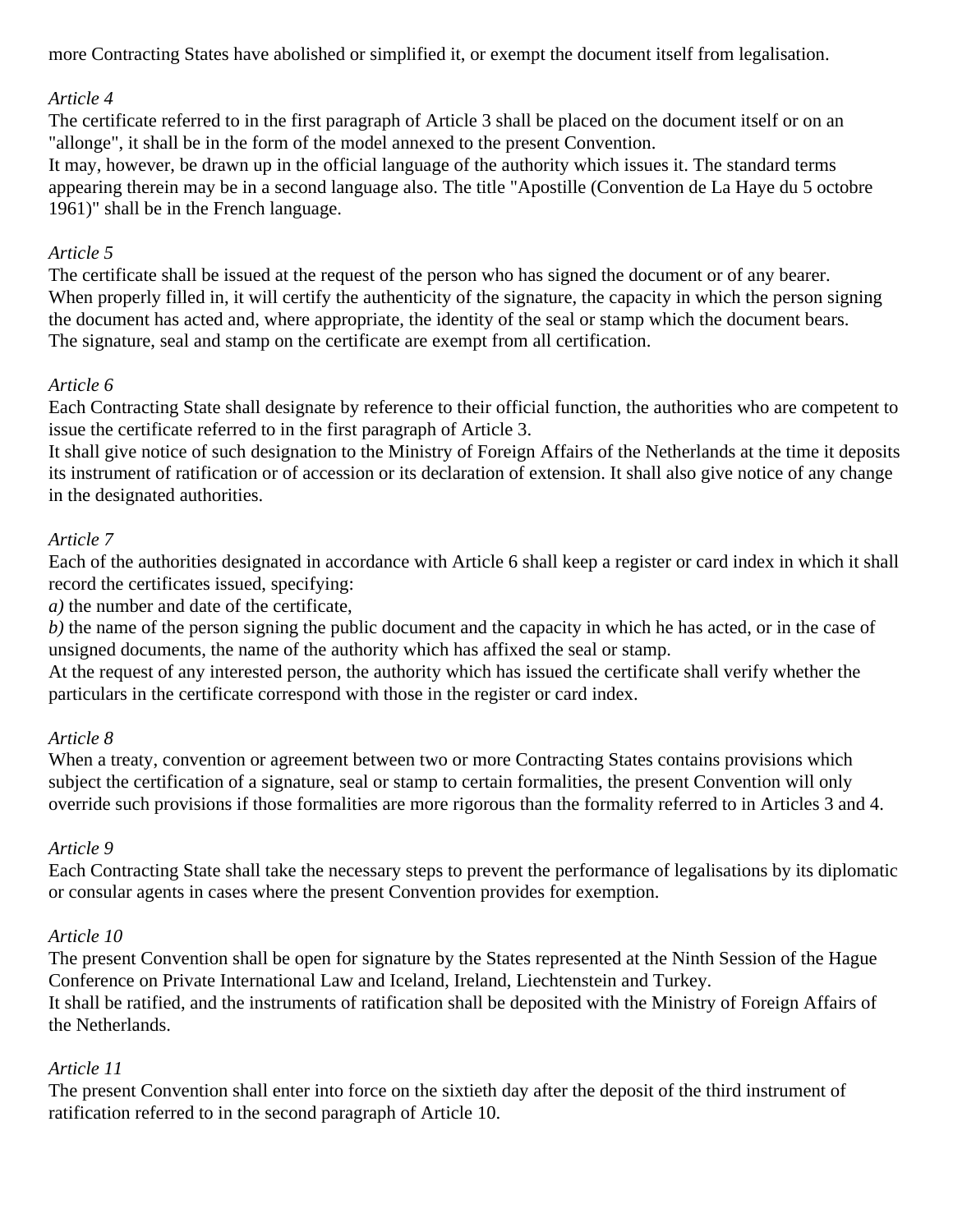The Convention shall enter into force for each signatory State which ratifies subsequently on the sixtieth day after the deposit of its instrument of ratification.

# *Article 12*

Any State not referred to in Article 10 may accede to the present Convention after it has entered into force in accordance with the first paragraph of Article 11. The instrument of accession shall be deposited with the Ministry of Foreign Affairs of the Netherlands.

Such accession shall have effect only as regards the relations between the acceding State and those Contracting States which have not raised an objection to its accession in the six months after the receipt of the notification referred to in sub-paragraph *d)* of Article 15. Any such objection shall be notified to the Ministry of Foreign Affairs of the Netherlands.

The Convention shall enter into force as between the acceding State and the States which have raised no objection to its accession on the sixtieth day after the expiry of the period of six months mentioned in the preceding paragraph.

## *Article 13*

Any State may, at the time of signature, ratification or accession, declare that the present Convention shall extend to all the territories for the international relations of which it is responsible, or to one or more of them. Such a declaration shall take effect on the date of entry into force of the Convention for the State concerned. At any time thereafter, such extensions shall be notified to the Ministry of Foreign Affairs of the Netherlands. When the declaration of extension is made by a State which has signed and ratified, the Convention shall enter into force for the territories concerned in accordance with Article 11. When the declaration of extension is made by a State which has acceded, the Convention shall enter into force for the territories concerned in accordance with Article 12.

### *Article 14*

The present Convention shall remain in force for five years from the date of its entry into force in accordance with the first paragraph of Article 11, even for States which have ratified it or acceded to it subsequently.

If there has been no denunciation, the Convention shall be renewed tacitly every five years.

Any denunciation shall be notified to the Ministry of Foreign Affairs of the Netherlands at least six months before the end of the five year period.

It may be limited to certain of the territories to which the Convention applies.

The denunciation will only have effect as regards the State which has notified it. The Convention shall remain in force for the other Contracting States.

## *Article 15*

The Ministry of Foreign Affairs of the Netherlands shall give notice to the States referred to in Article 10, and to the States which have acceded in accordance with Article 12, of the following:

*a)* the notifications referred to in the second paragraph of Article 6;

*b)* the signatures and ratifications referred to in Article 10;

- *c)* the date on which the present Convention enters into force in accordance with the first paragraph of Article 11;
- *d)* the accessions and objections referred to in Article 12 and the date on which such accessions take effect;
- *e)* the extensions referred to in Article 13 and the date on which they take effect;
- *f)* the denunciations referred to in the third paragraph of Article 14.

In witness whereof the undersigned, being duly authorised thereto, have signed the present Convention. Done at The Hague the 5th October 1961, in French and in English, the French text prevailing in case of divergence between the two texts, in a single copy which shall be deposited in the archives of the Government of the Netherlands, and of which a certified copy shall be sent, through the diplomatic channel, to each of the States